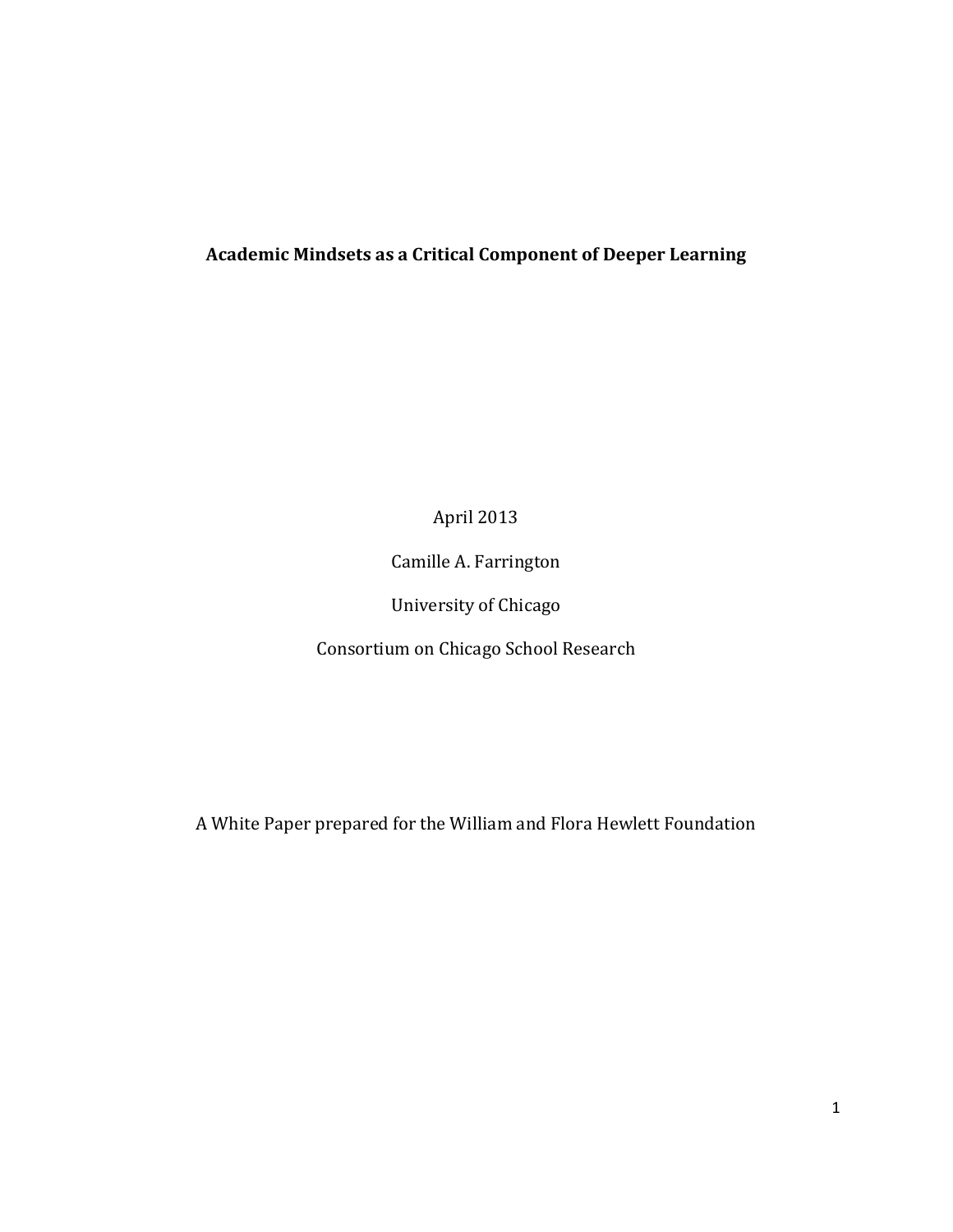#### **The William and Flora Hewlett Foundation's Deeper Learning Framework**

In 2010, the William and Flora Hewlett Foundation's Education Program announced its strategic focus centered on "deeper learning." The Foundation's Board of Directors has made clear its commitment to supporting an approach to K-12 and community college education in the United States to prepare students for a rapidly changing world, with the ultimate goal of increasing economic opportunity and civic engagement, particularly for children and youth in high-poverty communities. According to the Education Program's strategic plan, reaching this goal requires "improving what students learn, how they learn it, and how they demonstrate their knowledge." <sup>1</sup> The Foundation asserts that American public schools must significantly "shift course" in their approach to teaching, learning, and assessment to ensure that students develop the skills, knowledge, and competencies they will need to meet the quickly evolving demands of life, work, and global citizenship in the 21<sup>st</sup> century. The Hewlett Foundation set its strategic priorities to promote these shifts in schooling practices – to "provide all students with access to rigorous, relevant, and innovative educational opportunities"<sup>2</sup> – so that every young person in the United States would graduate from high school well-prepared to actively engage in the world.

To meet its ambitious goals and guide funding in this area, the Hewlett Foundation developed a framework articulating the components of deeper learning, drawing on current research and expert opinion by commissioning research briefs and interviewing leading thinkers in education, business, and public policy. The deeper learning framework identifies key content knowledge, academic skills, and learning competencies that should be the products of any child's K-16 education. The original framework included five components:

- master core academic content through
- critical thinking and complex problem solving,
- working collaboratively
- communicating effectively, and
- learning how to learn.

Students who developed these competencies over the course of their elementary, secondary, and postsecondary schooling would be able to productively engage in work and civic life. The deeper learning framework was intended to provide educators, school administrators, reformers, and policymakers with clear guideposts for the goals of a K-16 education.

The Hewlett Foundation set a high bar for the competencies it included in the deeper learning framework. The core criteria for inclusion were that competencies must be *measurable, teachable,* and *evidence based.* The Foundation recognized that measures of important competencies may still be in their infancy in some cases, but it chose to only include competencies that could be clearly conceptualized and for which measures existed or were being developed. The deeper learning framework also included only competencies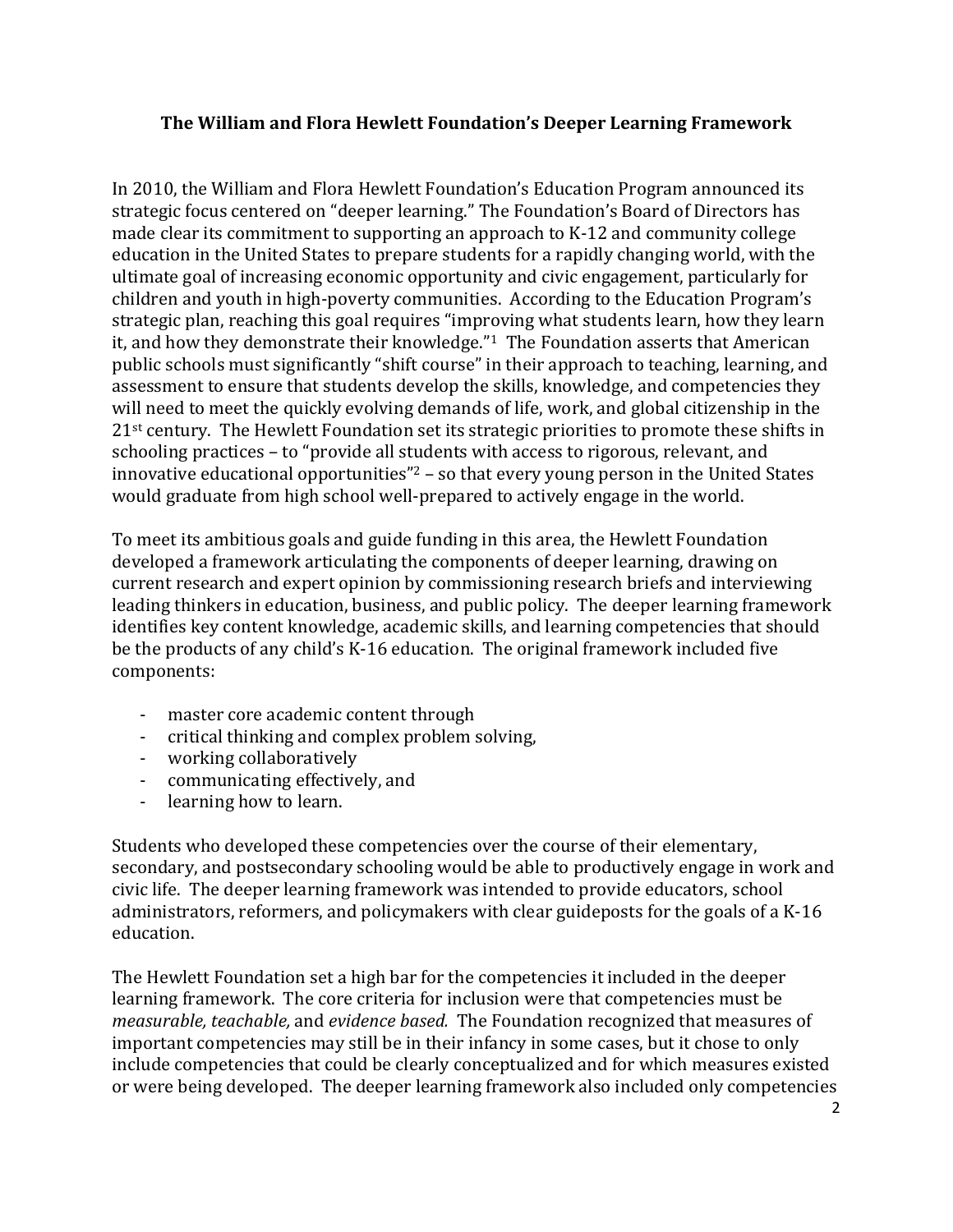which could be taught and learned, rather than qualities understood to be innate or immutable. Finally, the Foundation only included competencies for which there was reasonably strong evidence of their relationship to positive life outcomes, particularly in relation to economic opportunity and civic engagement.

For the Foundation to make wise, targeted investments that yield desired results, the components of deeper learning must be clearly articulated and the guiding framework must accurately reflect the best understanding to date of how and why learning happens, as well as the instructional, psychological, and material conditions that support deeper learning. To that end, the Hewlett Foundation recently announced the addition of a sixth component in its deeper learning framework: "Develop academic mindsets." This competency meets the Foundation's core criteria of being measurable, teachable, and evidence-based, and adds a critical component to the overall deeper learning framework. Drawing upon ongoing research activity, this paper lays out the rationale for and evidence supporting the inclusion of academic mindsets as an essential part of deeper learning.

## **Academic Mindsets as Motivational Components of Deeper Learning**

The original components of the deeper learning framework represent important processes and products of deeper learning instructional practices. What was missing from the framework, however, were the motivational components that influence a student's engagement in learning. Why and under what conditions might students choose to employ problem-solving skills or engage in collaborative work to meet a learning goal? What motivates students to expend the energy to master core academic content? In essence, what would be the energy source that could fuel students' engagement in deeper learning activities? Academic mindsets are "the psycho-social attitudes or beliefs one has about oneself in relation to academic work," <sup>3</sup> and these attitudes and beliefs are often what compel students to engage in learning – or not. As psychology researchers Carol Dweck, Gregory Walton, and Geoffrey Cohen put it, "students need to think of themselves and school in certain ways in order to want to learn and in order to learn successfully." 4

The inclusion of academic mindsets in the deeper learning framework puts due emphasis on a crucial set of learning variables. First, positive academic mindsets are associated with the persistent academic behaviors that lead to learning. Recent research reviews by the National Research Council, the University of Chicago Consortium on Chicago School Research (CCSR), and the John W. Gardner Center at Stanford University all concluded that students' psycho-social beliefs and attitudes have a profound effect on their engagement and learning in school. <sup>5</sup> In this way, academic mindsets can be seen as precursors to or motivators for participation in deeper learning instructional activities. Second, academic mindsets are also likely products of deeper learning experiences. Ideally, over the course of students' K-16 school experience, children and youth will come to see themselves as competent, productive people able to contribute meaningfully to their communities and the larger world. As students engage in deeper learning experiences and develop the other five deeper learning competencies, another likely outcome is the development of an efficacious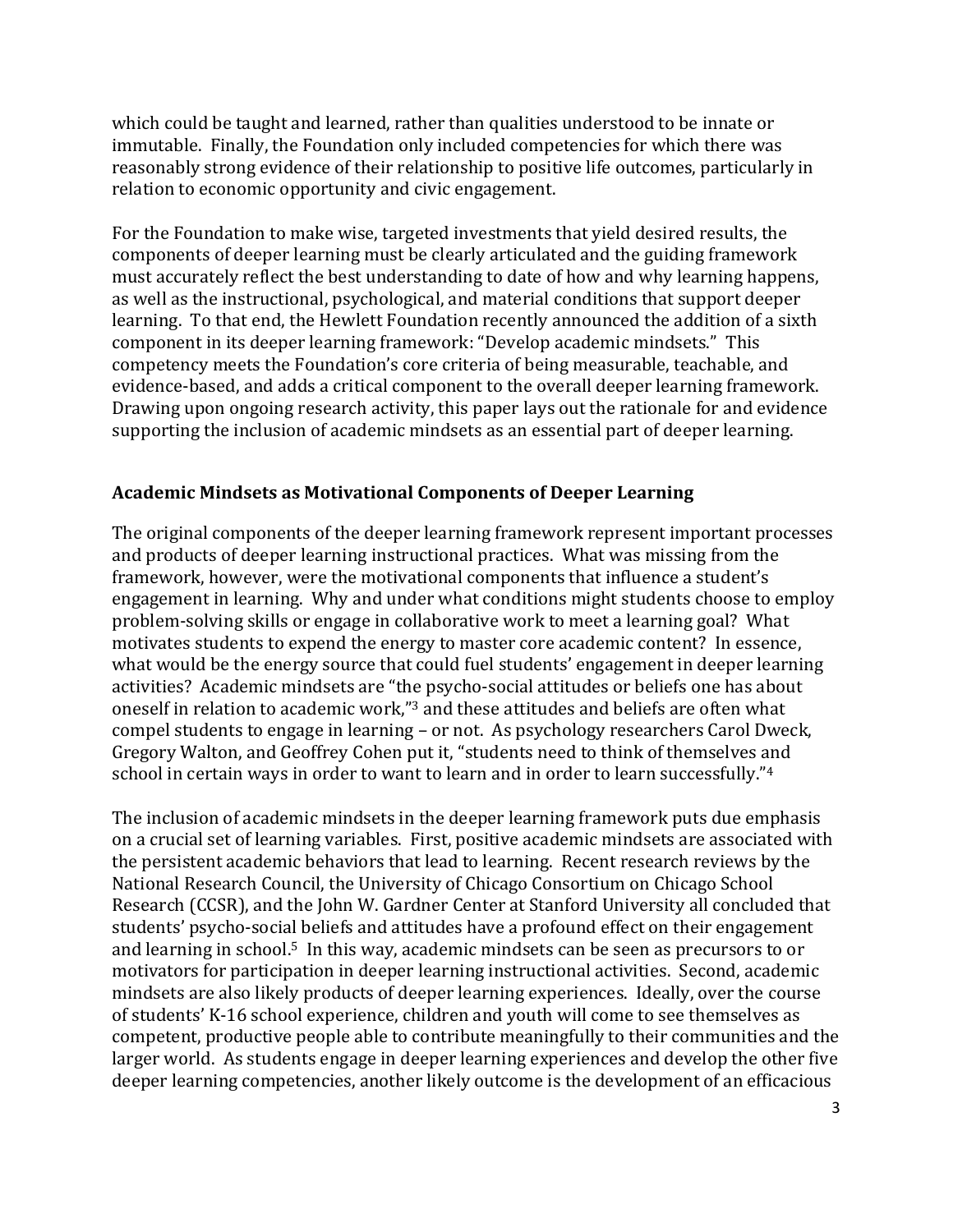sense of self, a valuing of education, and a positive disposition toward further learning. Academic mindsets are therefore both motivators for and outcomes of engagement in deeper learning experiences. Below are brief summaries of the research on academic mindsets that support its inclusion as a core component of deeper learning.

## **Academic Mindsets as Drivers of Academic Perseverance and Academic Behaviors Essential for Deeper Learning Outcomes**

In June 2012, our research team at CCSR published a critical literature review on "noncognitive factors" in student learning – meaning the skills, attitudes, beliefs, and strategies that play a role in school performance but which are not directly measured by most "cognitive" academic tests. We focused on academic performance, as measured by course grades and GPA, as our outcome of interest because grades are strong predictors of future educational attainment, $6$  which in turn strongly predicts adult earnings, civic engagement, and a wealth of other positive adult outcomes. <sup>7</sup> In our review, we found that *Academic Behaviors* (attending class, doing homework, engaging in classroom activities, studying) have the most proximal relationship to grades. The most direct way to improve students' academic performance is to improve their academic behaviors (i.e., increasing their attendance, increasing the amount they study, increasing the number of assignments they complete, and/or improving their class participation). Also important are the quality, intensity, and duration of effort invested in these academic behaviors, a factor we referred to as *Academic Perseverance* (i.e., tenacity or grit). The more perseverance a student exhibits, the more likely he or she is to attend class even when other things interfere, to complete homework even when it is challenging, and to continue pursuing academic goals even when setbacks or obstacles get in the way.

The research evidence suggests that one of the best levers for increasing students' perseverance and improving their academic behaviors is by supporting the development of *Academic Mindsets*. Students with positive academic mindsets work harder, engage in more productive academic behaviors, and persevere to overcome obstacles to success. Conversely, students with negative mindsets about school or about themselves as learners are likely to withdraw from the behaviors essential for academic success and to give up easily when they encounter setbacks or difficulty.8 Intervention research has demonstrated that academic mindsets are malleable factors that can be changed intentionally through contextual or instructional variables.9 This suggests that the most fruitful way to improve academic perseverance and to help students build the other competencies associated with deeper learning is to attend to the development of positive academic mindsets.

The CCSR report identified four key mindsets, each of which is independently associated with increased perseverance, better academic behaviors, and higher grades. These mindsets draw directly from seminal research on human motivation and basic psychological needs. In our review, we expressed these four mindsets in the first person from the point of view of the learner: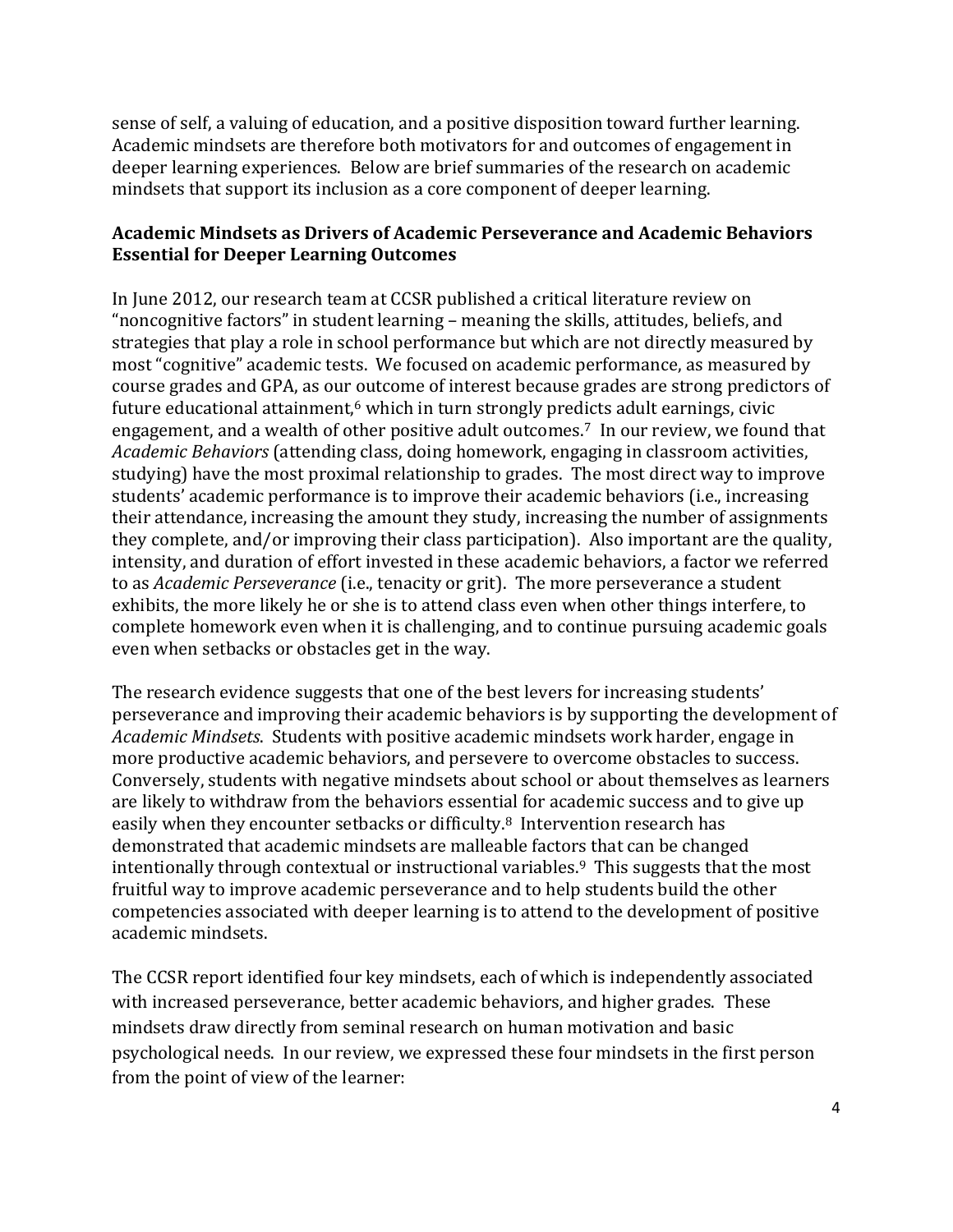1) *I belong in this academic community*. Mazlow noted long ago that one of our basic human needs is for "belongingness" and "a place in [one's] group."<sup>10</sup> In an academic setting, this refers to students' sense of connectedness to peers and adults in their classes and their school. Belonging is particularly important in an educational context because human learning is socially constructed: we come to understand the world through our interaction with others.<sup>11</sup> Feeling part of a community of learners is a powerful motivator. Students with a strong sense of academic belonging see themselves as members of not only a social community, but an intellectual community. They tend to interpret setbacks and difficulty in their studies as a normal part of learning, rather than as signs that they are "out of place" in a particular academic environment. <sup>12</sup> Conversely, students who do not feel a sense of belonging in school tend to withdraw from interaction with their peers; to the extent that they associate academic work with their sense of alienation from the school community, they are likely to put forth little effort to learn.<sup>13</sup>

A large study of students in grades 4-6 across six school districts found that students' sense of belonging in school was positively related (with moderate to large effects) to their enjoyment of class, liking for school, and task orientation toward learning, as well as being significantly (but more weakly) related to mean reading scores.<sup>14</sup> In a separate intervention study designed to mitigate the effects of "belonging uncertainty" on college freshmen, researchers found improved grades over time among African American students in the treatment group significant enough that the black-white grade gap was reduced 79 percent by senior year. Researchers also found effects on the health and well-being of African American students in the treatment condition, who, three years post-intervention, reported better health and fewer doctor visits than African American students in the control group.<sup>15</sup> Further, the percentage of African American students in the top quartile of their class had tripled following the intervention due to improved performance among treated students. 16

2) *I can succeed at this*. The degree to which students believe they are "good" at a particular kind of task or field of study is strongly associated with academic perseverance. Research shows that self-efficacy and the belief in one's likelihood of success are generally more predictive of academic performance than one's actual measured ability.17 Individuals more willingly engage in tasks of any kind when they anticipate success.18 For students to expend the sustained effort necessary for learning, they must believe their efforts will be successful. This mindset also derives from our basic "need or desire for a stable, firmly based, (usually) high evaluation of [our]selves, for self-respect, or self-esteem, and for the esteem of others."19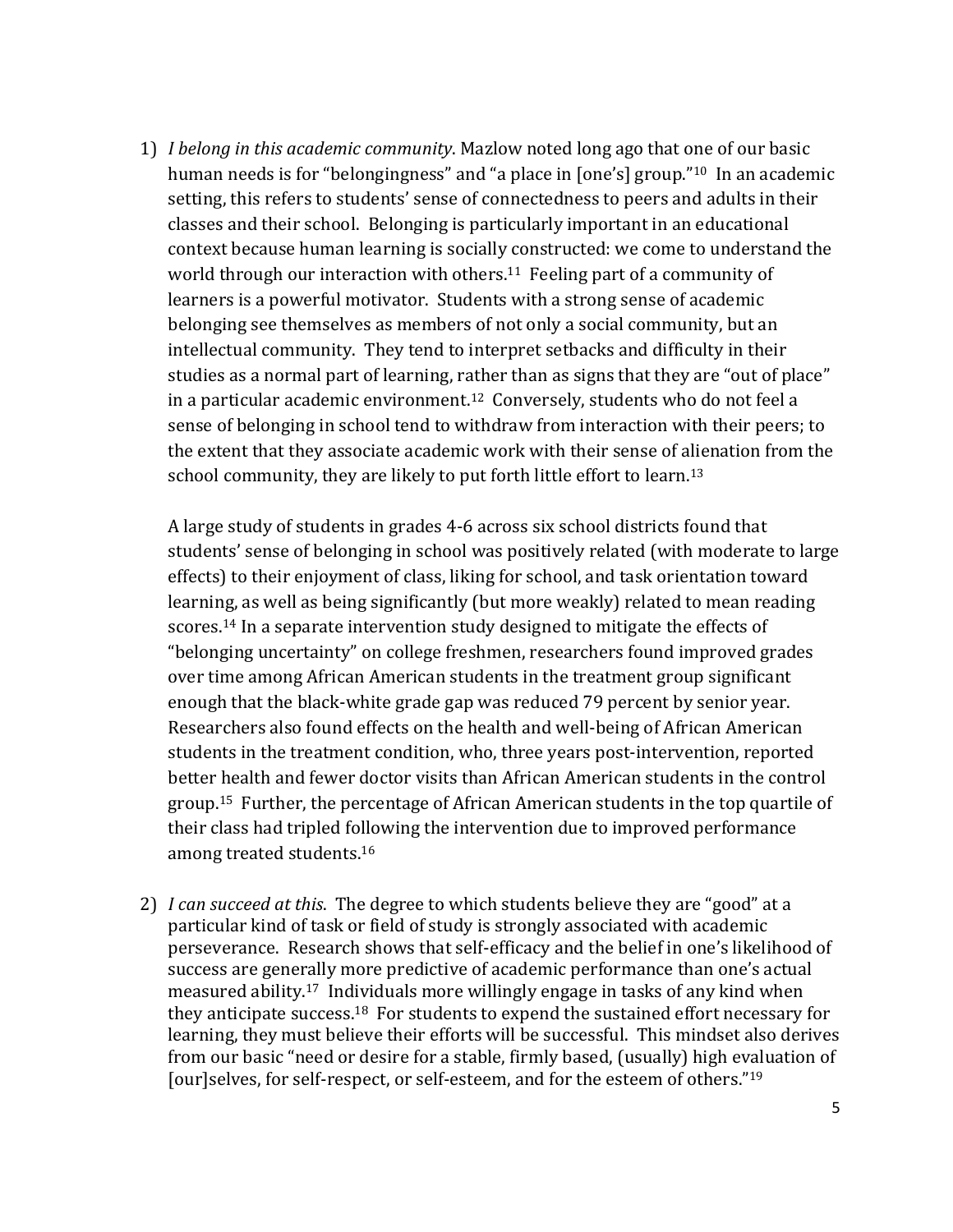Students who anticipate failure or believe they cannot do something well will likely refrain from investing effort or devalue the importance of the task in order to maintain a sense of their own competence.

Studies of children's self-efficacy have found that, within each level of math ability (i.e., high, medium, and low ability), students with greater math self-efficacy outperformed their similar-ability peers.<sup>20</sup> In studies of students' math performance, the direct effect of self-efficacy was as strong as the effect of ability.<sup>21</sup> Researchers have found similar effects of self-efficacy beliefs across a variety of other academic domains and contexts.<sup>22</sup> Research suggests that students who believe they will succeed at an academic task are more likely to persist longer in the task and use cognitive and metacognitive strategies that improve their performance.23 There is also clear empirical evidence that self-efficacy is malleable. Providing feedback on students' prior performance (e.g., commenting that students have been working hard), feedback on ability (e.g., commenting that students are good at a particular academic task), setting goals, or providing skill training all had the effect of increasing students' expectations of success as well as their performance.<sup>24</sup>

3) *My ability and competence grow with my effort*. Much attention has been given to what Carol Dweck calls a "growth mindset," which relates to one's ideas about the nature of intelligence. Students with a growth mindset believe that "the brain is like a muscle" that gets stronger with use. Accordingly, growth-mindset students are more likely to interpret academic challenge or mistakes as opportunities to learn and develop their brains. <sup>25</sup> Having a growth mindset is also associated with a "mastery goal orientation," meaning that students are motivated by wanting to learn as much as they can in order to master the material; they enjoy challenging themselves to take on the next new idea.26 Dweck contrasts a growth mindset with a "fixed mindset." Students with a fixed mindset think of intelligence as something that is predetermined and not within their control. Students with fixed mindsets are more likely to be performance oriented rather than mastery oriented, meaning that they are motivated either by the desire to show off their smarts by outperforming others or by their desire to not look dumb by underperforming. Unfortunately, neither of these manifestations of performance orientation is associated with perseverance. Students motivated to outperform others tend to give up quickly when success does not come easily. Students who are driven by the desire to hide what they fear is a substandard level of intelligence are likely to refrain from engaging in a task at all, lest they risk public failure.<sup>27</sup>

In an experiment designed to encourage growth mindsets in college students, researchers found that students in the treatment group had higher GPAs the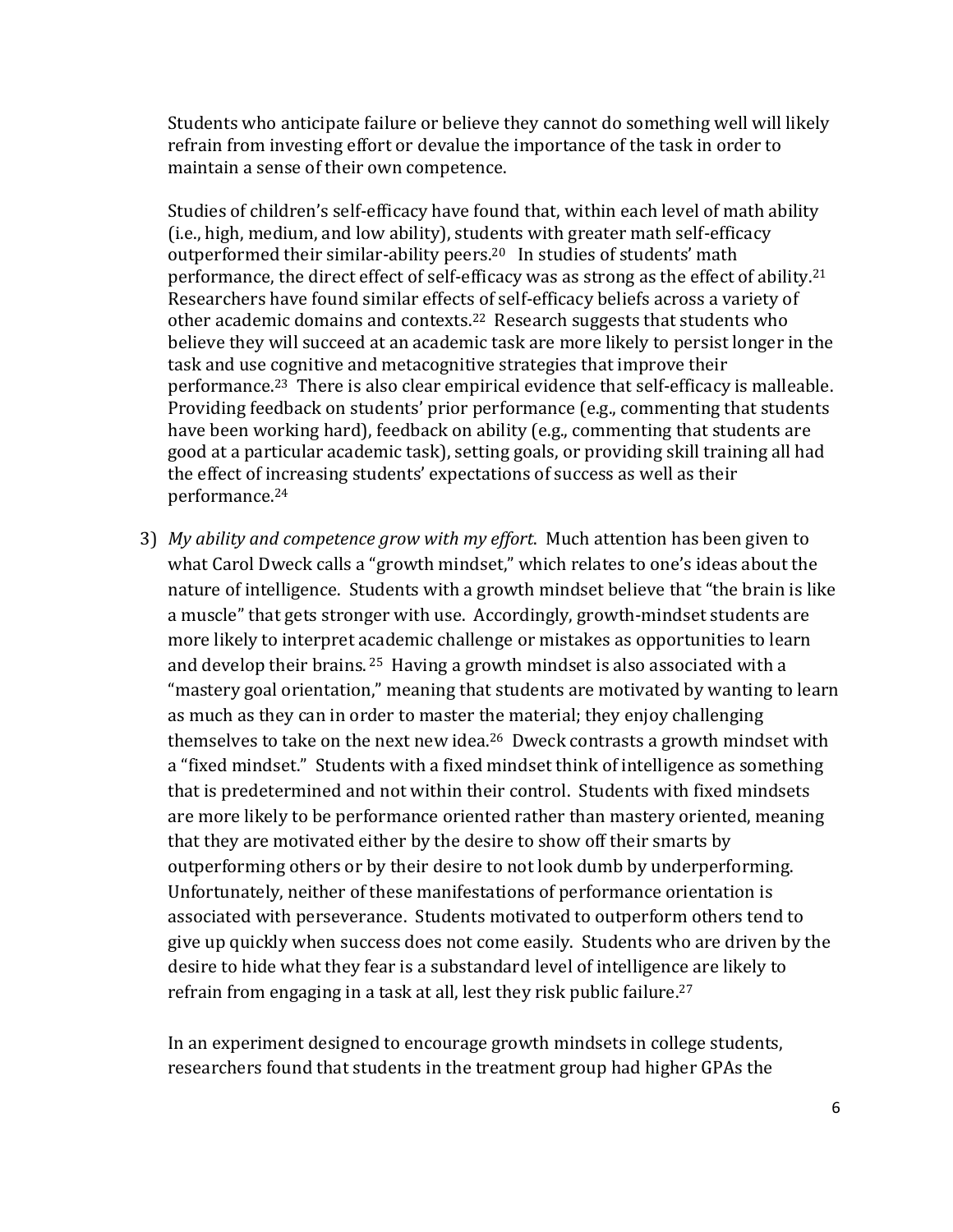following term (average = 0.23 grade points) and that, among African American students, those in the treatment group reported higher levels of enjoyment and engagement in school following the intervention.28 In a study of seventh graders with declining math scores, those in a randomized treatment group focused on the development of a growth mindset were able to stabilize their grades, ending the school year with an average 0.30 higher grade points than their peers in a control group.<sup>29</sup> Measures before and after the intervention also showed that students in the treatment group changed their understanding of the brain as well as their beliefs about intelligence during the study period, suggesting the malleability of student mindsets. In further evidence that growth mindsets can be cultivated, researchers found that "retraining" students to attribute poor academic performance to a lack of effort or to the use of an ineffective strategy (rather than a lack of ability) "has been shown to produce sizeable changes in persistence in the face of failure, changes that persist over time and generalize across tasks."<sup>30</sup>

4) *This work has value for me*. Human beings are continually interpreting and making meaning of experience. Our brains naturally look for connections in order to process new information and ideas. For academic work to penetrate students' consciousness and become a focus of attention, it has to mean something to them.<sup>31</sup> Students value academic tasks and topics that connect in some way to their lives, their future educational pursuits/careers, or their current interests. When students value their coursework, they are much more likely to expend effort on completing it. The value a student places on a given academic task is strongly associated with both persistence and performance on that task.32 When a task is not valued, students have to expend significantly more energy to focus their attention on it; further, they are much less likely to remember information related to it.

Researchers tested the importance of value in an intervention study with ninthgrade science students. Students in the treatment group were asked to write about how the weekly science topics applied to their lives. Students in the control group instead wrote summaries of the weekly science topics. Students in the treatment group who entered ninth grade with low expectations for success in science earned significantly higher grades (average=0.80 grade points difference) than students in the control group. Students in the treatment group also reported higher interest in science after the intervention and indicated wanting to take more science courses.<sup>33</sup> In a similar study with seventh-graders, students who wrote about values that were important to them in connection with school earned higher grades than students in the control group; the largest effects were seen with low-performing African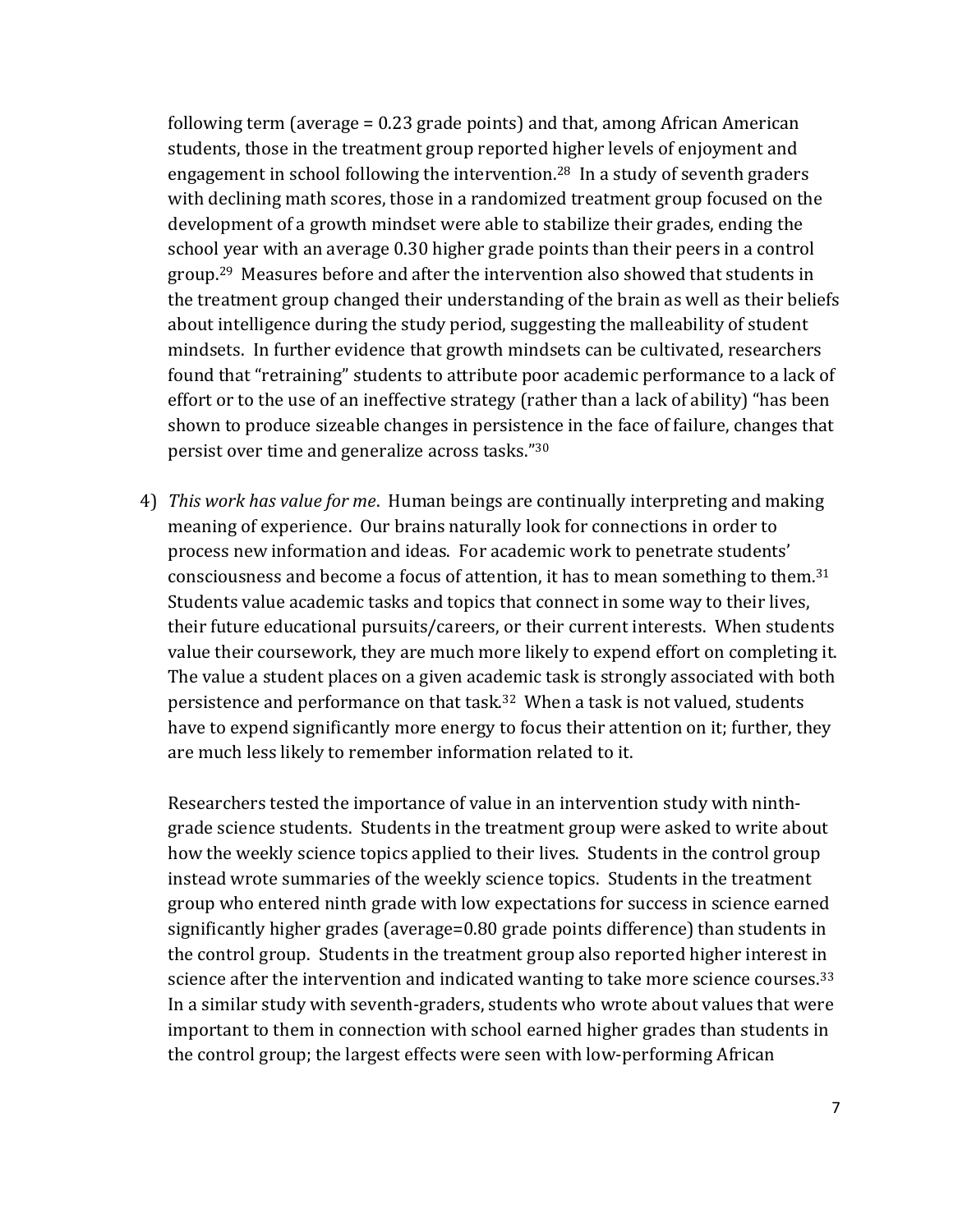American students, who increased their grades by 0.41 grade points, an improvement which was sustained over two years.<sup>34</sup>

Across a broad collection of studies and lines of research, the evidence strongly supports the relationship between positive academic mindsets, increased academic perseverance, and improved academic performance. In short,

When a student feels a sense of belonging in a classroom community, believes that effort will increase ability and competence, believes that success is possible and within his or her control, and sees school work as interesting or relevant to his or her life, the student is much more likely to persist at academic tasks despite setbacks and to exhibit the kinds of academic behaviors that lead to learning and school success. Conversely, when students feel as though they do not belong, are not smart enough, will not be able to succeed, or cannot find relevance in the work at hand, they are much more likely to give up and withdraw from academic work, demonstrating poor academic behaviors which result in low grades.<sup>35</sup>

Low grades, in turn, predict lower educational attainment and poor career and civic outcomes.

Thus, academic mindsets are critical levers for increasing student engagement and the persistence necessary to develop the other five deeper learning competencies. Moreover, research across a range of studies suggests that educators play a key role in building positive mindsets. Students' academic identities and attitudes and beliefs about schooling are strongly influenced by the school and classroom environment in which learning is situated; the structure of academic work, goals, support, and feedback in that environment; and the implicit and explicit messages conveyed to students about themselves in relation to that academic work.<sup>36</sup> Increasing student motivation to learn is ultimately contingent upon "creat[ing] a set of circumstances in which students take pleasure in learning and come to believe that the information and skills they are being asked to learn are important and meaningful for them and worth their effort, and that they can reasonably expect to be able to learn the material." 37

#### **Academic Mindsets and Identity Development**

In addition to motivating a student's engagement in deeper learning instructional practices, positive academic mindsets can also be seen as important deeper learning *outcomes*. The outcomes of schooling are not only content knowledge and academic competencies, but also the people that students become from having participated in their educational experiences. To develop young adults with a positive and efficacious sense of self and confidence in their abilities to engage with and contribute to the world, schools need to provide deeper learning opportunities in which students can follow their interests, strengthen bonds with peers, collaborate with a diverse range of people, build their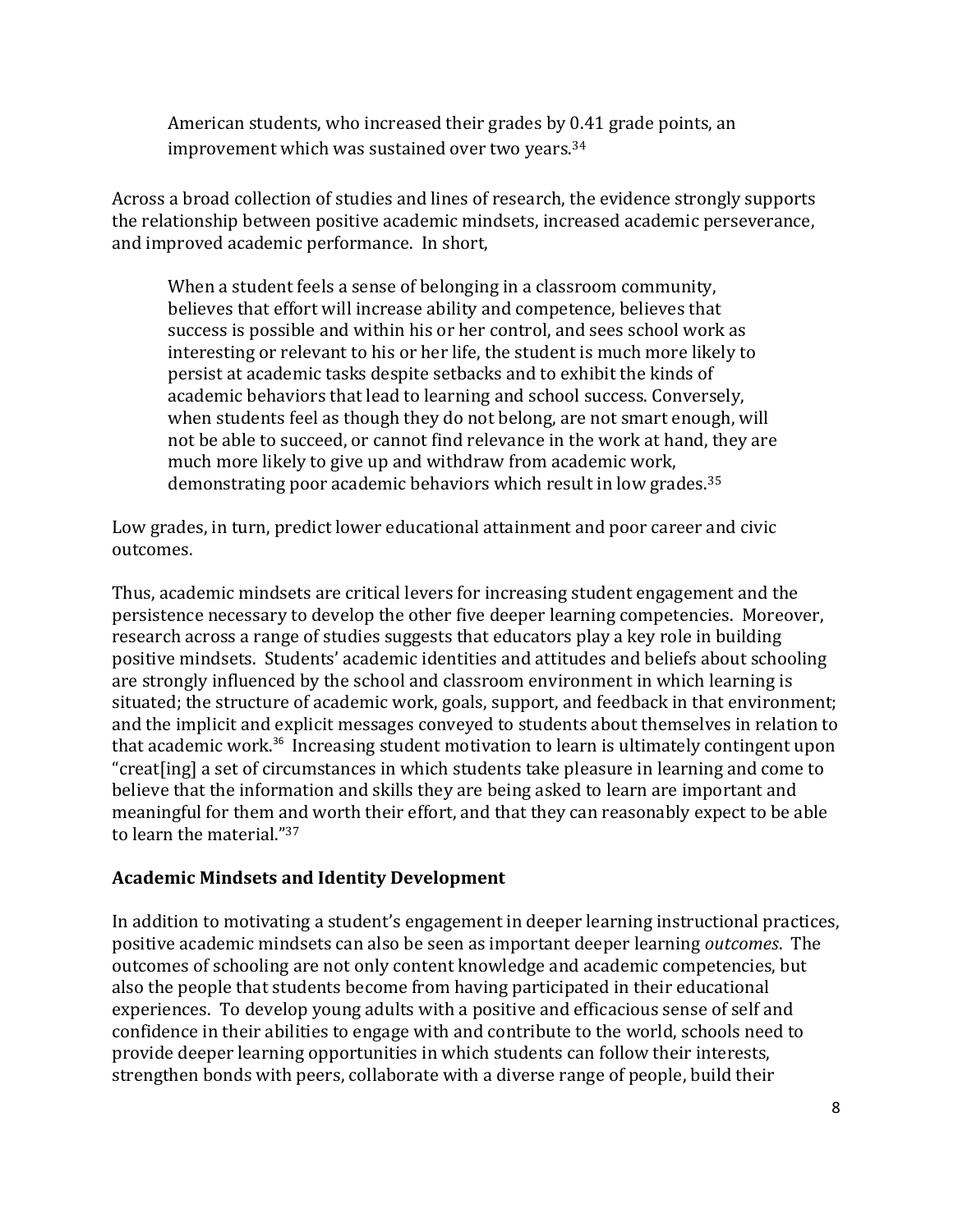competence over time, and come to see that accomplishment is built upon sustained hard work.

Unfortunately, it is too seldom the case that students get these opportunities in school, particularly in urban districts serving low-income and racial/ethnic minority students. Rather than building students' content knowledge, problem-solving abilities, collaborative capacities, communication skills, and learning strategies over time, traditional urban schools too often fail to provide opportunities for students to develop deeper learning competencies. Instead, they rely on rote, low-level instruction and reinforce to students messages of inadequacy and limited potential. Thus, a significant percentage of young people leave school "thoroughly trained in failure," to borrow a phrase from Leonard Ayres.<sup>38</sup> Across a number of U.S. cities, rather than inspiring students to work hard and meet rigorous academic standards, it is common for urban school systems to see half their students fail at least one course upon entry to high school, with upwards of a third of ninth graders routinely failing three or more courses.<sup>39</sup> Academic failure reduces students' interest in school and attenuates their relationship to whole fields of study that might have otherwise provided potential career opportunities. Currently about 25 percent of American youth drop out of high school without a diploma, <sup>40</sup> generally after repeated failure and deepening credit deficiency. For chronically failing students – or for students in chronically failing schools – the most important result of schooling may be not only a lack of knowledge and skills, but an image of themselves as having little to offer and few capabilities worth developing.

Decades of research consistently conclude that the consequences of academic disengagement are detrimental and debilitating, setting off a downward spiral of low selfesteem, impeded effort, and escalating failure. <sup>41</sup> Pockets of exceptional schools across the country serving low-income and racial/ethnic minority students have demonstrated ways to engage students' interest and provide opportunity and support for them to meet high academic standards. We should no longer accept the myth that struggling students don't care about their education or that failure is the best they can do. The evidence is clear that failure in this context has "a negative and sometimes devastating effect" on a student's sense of self, making young people "feel incapable and inadequate" rather than prepared for the future.42 Certainly, schools are not fulfilling their desired public function to the extent that they take in young children who are able and naturally eager to learn and over the course of 12 or 16 years produce young adults with few marketable skills and who have become convinced of their intellectual deficiency. By neglecting to consider the psychosocial dimensions of students' schooling experience, teachers, administrators, policymakers, and education reformers can inadvertently enact policies and practices that cause irreparable harm to children.

A more holistic view requires that the goals of K-16 education include the development of students' content knowledge, problem-solving skills, and related academic competencies as well as the development of efficacious young people whose confidence is solidly based in demonstrated expertise. The graduates of an education system focused on developing the six deeper learning competencies will be well prepared to engage in their careers and their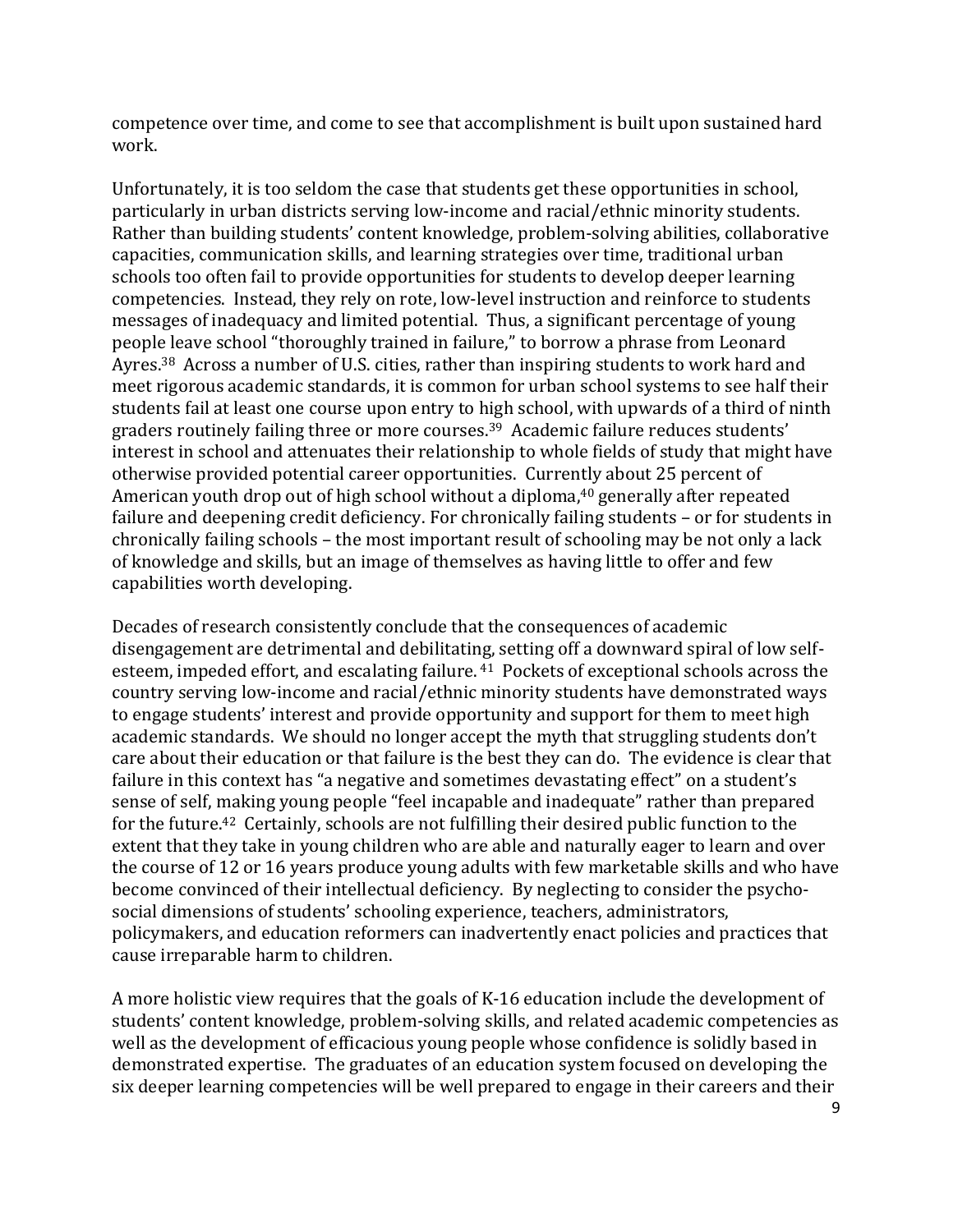communities to solve the pressing social, political, environmental, and technical problems facing us in the 21st century. The deeper learning framework will provide guidance to practitioners, researchers, and policymakers in this regard by including academic mindsets among its core competencies.

 $\overline{\phantom{a}}$ 

<sup>4</sup> Dweck, Carol S., Walton, Gregory M., & Cohen, Geoffrey L. (2011). Academic Tenacity: Mindsets and Skills that Promote Long-Term Learning. Paper prepared for the Bill and Melinda Gates Foundation.

5 Farrington et al. (2012); National Research Council. (2012). *Education for Life and Work: Developing Transferable Knowledge and Skills in the 21st Century*. Committee on Defining Deeper Learning and 21st Century Skills, James W. Pellegrino and Margaret L. Hilton, Editors. Board on Testing and Assessment and Board on Science Education, Division of Behavioral and Social Sciences and Education. Washington, DC: The National Academies Press, pp. 4-5; Strobel, Karen R. (2012, May). *Academic Motivation and School Engagement and their Links to Academic Achievement: A Follow up Report*. Paper prepared for the William and Flora Hewlett Foundation. Palo Alto, CA: John W. Gardner Center.

6 Allensworth, Elaine, & Easton, John Q. (2007). *What Matters for Staying On-Track and Graduating in Chicago Public Schools.*  Chicago: University of Chicago Consortium on Chicago School Research; Camara, W. J., & Echternacht, G. (2000). *The SAT I and High School Grades: Utility in Predicting Success in College.* The College Board Research Notes, RN-10, 1-12; Geiser, S., & Santelices, M. V. (2007). *Validity of High-School Grades in Predicting Student Success beyond the Freshman Year: High-School Record versus Standardized Tests as Indicators of Four-Year College Outcomes.* Research & Occasional Paper Series: CSHE.6.07. Berkeley: Center for Studies in Higher Education; Hauser, R. M., & & Palloni, A. (2011). Adolescent IQ and Survival in the Wisconsin Longitudinal Study. *The Journals of Gerontology, Series B: Psychological Sciences and Social Sciences, 66B* (S1), i91 i101, doi:10.1093/geronb/gbr037; Hoffman, J. L., & Lowitzki, K. E. (2005). Predicting College Success with High School Grades and Test Scores: Limitations for Minority Students. *The Review of Higher Education, 28*(4), 455-474.

7 National Research Council. (2012). *Education for Life and Work: Developing Transferable Knowledge and Skills in the 21st Century*, p. Sum-4. Increased educational attainment has been associated with higher rates of employment; increased political participation; increased health and longevity; higher adult earnings; and improved health, development, and educational attainment of one's children. See Barton, P. E. (2005). *One-Third of a Nation: Rising Dropout Rates and Declining Opportunities*. Princeton, NJ: Educational Testing Service; Junn, J. (2005, October). *The Political Costs of Unequal Education*. Paper prepared for the symposium on the Social Costs of Inadequate Education. Teachers College, Columbia University, New York, NY; Muennig, P. (2005, October). *The Economic Value of Health Gains Associated with Education Interventions*. Paper prepared for the symposium on the Social Costs of Inadequate Education; Rouse, C. E. (2005, October). *Labor Market Consequences of an Inadequate Education.* Paper presented at the symposium on the Social Costs of Inadequate Education; Wolfe, B. L., & Haveman, Robert H., (2002, June). *Social and Non-Market Benefits from Education in an Advanced Economy.* Paper presented at the Conference Series 47, Education in the 21<sup>st</sup> Century: Meeting the Challenges of a Changing World. Federal Reserve Bank of Boston, Boston, MA.

 $^8$  See Farrington et al. (2012), pp. 28-30 for a full review of research on the effects of academic mindsets on perseverance.

<sup>9</sup> For a review of this intervention research, see Yeager, D. S., & Walton, G. M. (2011). Social-Psychological Interventions in Education: They're Not Magic. *Review of Educational Research, 81*(2), 267-301.

<sup>1</sup> William and Flora Hewlett Foundation (2010, October). *Education Program Strategic Plan.* Menlo Park, CA.

<sup>2</sup> William and Flora Hewlett Foundation (2010, October). *Education Program Strategic Plan.* Menlo Park, CA.

<sup>3</sup> Farrington, C. A., Roderick, M., Allensworth, E. A., Nagaoka, J., Johnson, D. W., Keyes, T. S., & Beechum, N. (2012). *Teaching Adolescents to Become Learners: The Role of Noncognitive Factors in Academic Performance – A Critical Literature Review.* Chicago: Consortium on Chicago School Research.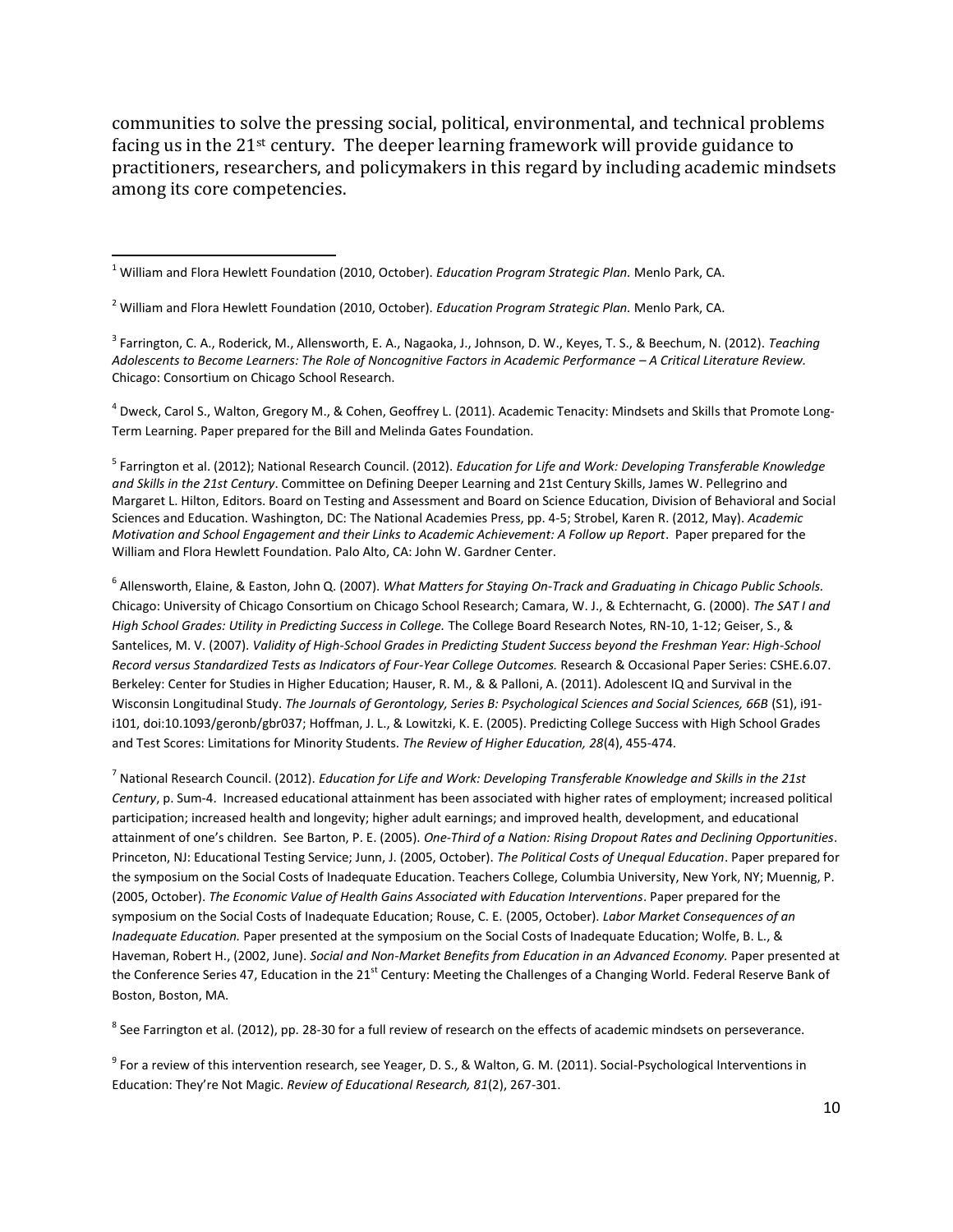<sup>10</sup> Mazlow, A. H. (1943). A Theory of Human Motivation. *Psychological Review, 50,* 370-396.

 $\overline{\phantom{a}}$ 

<sup>11</sup> Vygotsky, L. S. (1958). *Mind in Society: The Developmental of Higher Psychological Processes.* Cambridge, MA: Harvard University Press; Dewey, J. (1938). *Experience and Education.* New York: MacMillan.

<sup>12</sup> Wilson, T. D., & Linville, P. W. (1982). Improving the Academic Performance of College Freshmen: Attribution Therapy Revisited. Journal of Personality and Social Psychology, 42, 367-376; Wilson, T. D., & Linville, P. W. (1985). Improving the Performance of College Freshmen with Attributional Techniques. *Journal of Personality and Social Psychology, 49,* 287-293.

<sup>13</sup> Osterman, K. F. (2000). Students' Need for Belonging in the School Community. *Review of Educational Research, 70*(3), 323- 367.

<sup>14</sup> Battistich, Victor, Solomon, Daniel, Kim, Dong-il, Watson, Marilyn, & Schaps, Eric (1995). Schools as Communities, Poverty Levels of Student Populations, and Students' Attitudes, Motives, and Performance: A Multilevel Analysis. *American Educational Research Journal, 32*(3)*, 627-658.*

<sup>15</sup> Walton, Gregory M., & Cohen, Geoffrey L. (2007). A Question of Belonging: Race, Social Fit, and Achievement. *Journal of Personality and Social Psychology, 92,* 82-96; Walton, Gregory M., & Cohen, Geoffrey L. (2011). A Brief Social-Belonging Intervention Improves Academic and Health Outcomes among Minority Students. *Science, 331,* 1447-1451.

<sup>16</sup> For a more thorough review of the research on belongingness and other academic mindsets, see Dweck, Walton, & Cohen (2011); Farrington et al. (2012), pp. 28-38; Yeager & Walton (2011).

<sup>17</sup> Bouffard-Bouchard, T. (1990). Influence of Self-Efficacy on Performance in a Cognitive Task. *Journal of Social Psychology, 130,* 353-363; Lent, R. W., Brown, S. D., & Larkin, K. C. (1984). Relation of Self-Efficacy Expectations to Academic Achievement and Persistence. *Journal of Counseling Psychology, 31,* 356-362; Pajares, F. (1996). Self-Efficacy Beliefs in Academic Settings. *Review of Educational Research, 66,* 543-578.

<sup>18</sup> Bandura, A. (1986). *Social Foundations of Thought and Action: A Social Cognitive Theory. Englewood Cliffs, NJ: Prentice Hall;* Oyserman, D. & James, L. (2009). Possible Selves: From Content to Process. In K. D. Markman, W. M. Klein, and J. A. Suhr (Eds.), *The Handbook of Imagination and Mental Stimulation*. New York: Psychology Press.

<sup>19</sup> Mazlow (1943). A Theory of Human Motivation. *Psychological Review, 50,* 370-396.

<sup>20</sup> Collins, J. L. (1982, March). *Self-Efficacy and Ability in Achievement Behavior.* Paper presented at the Annual Meeting of the American Educational Research Association, New York.

 $^{21}$  Pajares, F., & Kranzler, J. (1995). Self-Efficacy Beliefs and General Mental Ability in Mathematical Problem-Solving. *Contemporary Educational Psychology, 26,* 426-443.

<sup>22</sup> Schunk, D. H. (1982). Verbal Self-Regulation as a Facilitator of Children's Achievement and Self-Efficacy. *Human Learning, 1*, 265-277; Schunk, D. H. (1985). Self-Efficacy and Classroom Learning. *Psychology in the Schools, 22,* 208-223; Schunk, D. H. (1996). Goal and Self-Evaluative Influences during Children's Cognitive Skill Learning. *American Educational Research Journal, 33,* 359-382; Pajares, F., & Johnson, M. J. (1996). Self-Efficacy Beliefs in the Writing of High School Students: A Path Analysis. *Psychology in the Schools, 33,* 163-175.

<sup>23</sup> Pintrich, P. R., & De Groot, E. V. (1990). Motivational and Self-Regulated Learning Components of Classroom Academic Performance. *Journal of Educational Psychology, 82,* 33-40; Pintrich, P. R., & Garcia, T. (1991). Student Goal Orientation and Self-Regulation in the College Classroom. In M. Maehr & P. R. Pintrich (Eds.), *Advances in Motivation and Achievement: Goals and Self-Regulatory Processes* (Vol. 7, pp. 371-402). Greenwich, CT: JAI Press; Pokay, P. & Blumenfeld, P. C. (1990). Predicting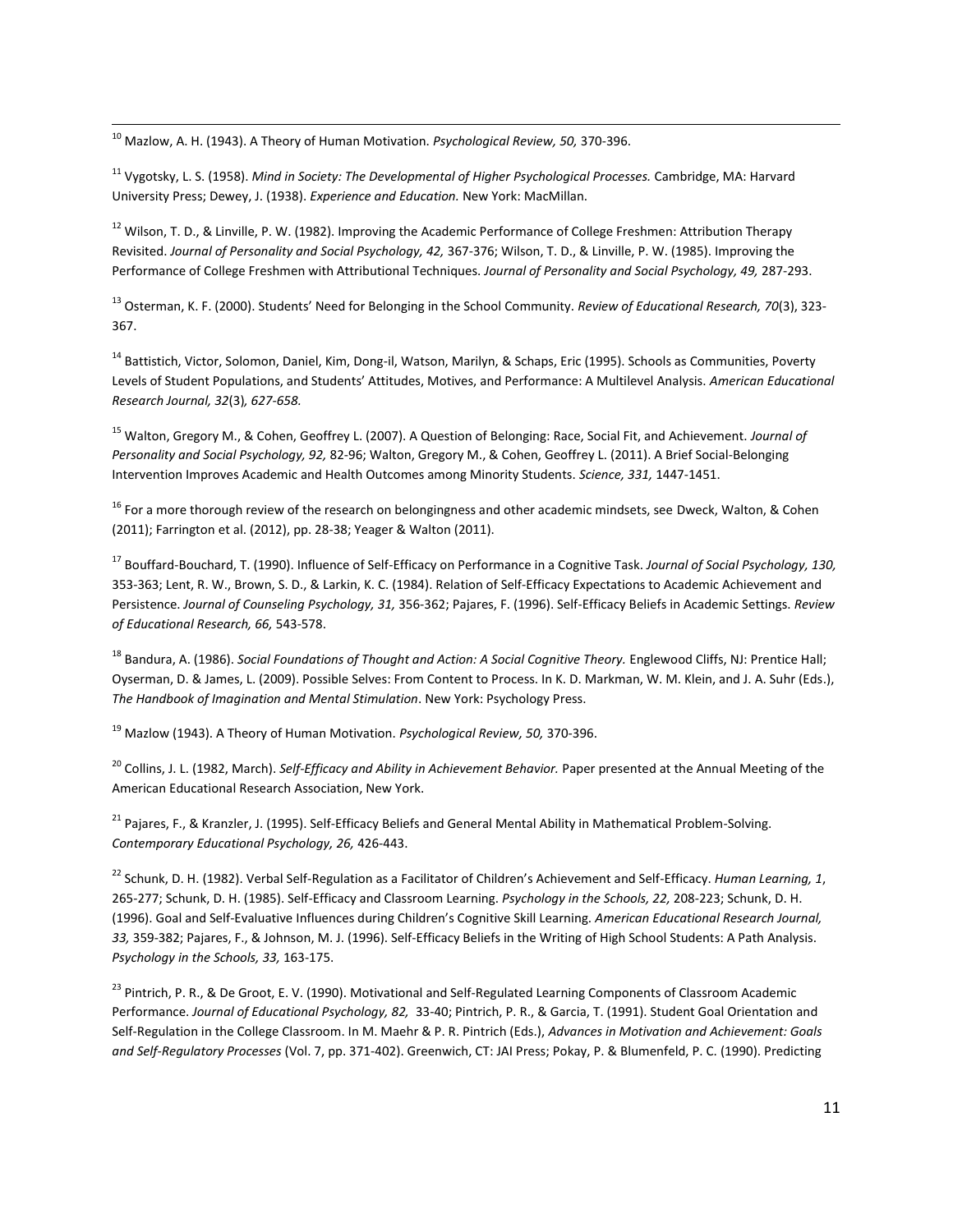$\overline{\phantom{a}}$ Achievement Early and Late in the Semester: The Role of Motivation and Use of Learning Strategies. *Journal of Educational Psychology, 82,* 41-50.

<sup>24</sup> Schunk, D. H., (1982). Effects of Effort Attributional Feedback on Children's Perceived Self-Efficacy and Achievement. *Journal of Educational Psychology, 74,* 548-556; Schunk, D. H., & Gunn, T. P. (1986). Self-Efficacy and Skill Development: Influence of Task Strategies and Attributions. *Journal of Educational Research, 79,* 238-244; Zimmerman, B., & Ringle, J. (1981). Effects of Model Persistence and Statement of Confidence on Children's Self-Efficacy and Problem-Solving. *Journal of Educational Psychology, 73,* 485-493.

<sup>25</sup> Dweck, C. S. (2006). *Mindset: The New Psychology of Success.* New York: Random House.

<sup>26</sup> Mueller, C. M., & Dweck, C. S. (1998). Intelligence Praise Can Undermine Motivation and Performance. *Journal of Personality and Social Psychology, 75,* 33-52.

<sup>27</sup> Blackwell, L. S., Trzesniewski, K. H., & Dweck, C. S. (2007). Implicit Theories of Intelligence Predict Achievement Across an Adolescent Transition: A Longitudinal Study and an Intervention. *Child Development, 78*(1), 246-263; Dweck, C. S., & Leggett, E. L. (1988). A Social-Cognitive Approach to Motivation and Personality. *Psychological Review, 95,* 256-273.

<sup>28</sup> Aronson, Joshua, Fried, Carrie B., & Good, Catherine (2002). Reducing the Effects of Stereotype Threat on African American College Students by Shaping Theories of Intelligence. *Journal of Experimental Social Psychology, 38,* 113-125.

<sup>29</sup> Blackwell, Lisa S.,Trzesniewski, K. H., & Dweck, Carol S. (2007). Implicit Theories of Intelligence Predict Achievement across an Adolescent Transition: A Longitudinal Study and an Intervention. *Child Development, 78*(1), 246-263.

<sup>30</sup> Dweck, Carol S. (1986). Motivational Processes Affecting Learning. *American Psychologist, 41,* p. 1046.

<sup>31</sup> Bransford, J. D., Brown, A. L., & Cocking, R. R. (2000). *How People Learn: Brain, Mind, Experience, and School.* Washington, DC: National Academy Press.

<sup>32</sup> Eccles, J. S., Adler, T. F., Futterman, R., Goff, S. B., Kaczala, C. M., Meece, J. L., & Midgley, C. (1983). Expectancies, Value, and Academic Behavior. In J. T. Spence (Ed.), *Achievement and Achievement Motivation,* (pp. 75-146)*.* San Francisco: W. H. Freeman; Wigfield, A. (1994). Expectancy-Value Theory of Achievement Motivation: A Developmental Perspective. *Educational Psychology Review, 6,* 49-78.

<sup>33</sup> Hulleman, C. C., & Harackiewicz, J. M. (2009). Making Education Relevant: Increasing Interest and Performance in High School Science Classes. *Science, 326,* 1410-1412.

<sup>34</sup> Cohen, Geoffrey, L., Garcia, J., Purdie-Vaughns, V., Apfel, N., & Brzustoski, P. (2009). Recursive Processes in Self-Affirmation: Intervening to Close the Minority Achievement Gap. *Science, 324,* 400-403.

 $35$  Farrington et al. (2012), p. 10.

<sup>36</sup> Covington, M. V. (2000). Goal Theory, Motivation, and School Achievement: An Integrative Review. *Annual Review of Psychology, 51,* 171-200; Eccles, J. S., & Midgley, C. (1989). Stage/Environment Fit: Developmentally Appropriate Classrooms for Early Adolescents. In R. E. Ames & C. Ames (Eds.), *Research on Motivation in Education* (Vol. 3, pp. 139-186). San Diego, CA: Academic Press; Farrington, C. A. (2008). *Making Sense of F's: How High Schools Shape Students' Interpretations of and Responses to Failure*. Doctoral dissertation, University of Illinois at Chicago.

<sup>37</sup> National Research Council and the Institute of Medicine. (2004). *Engaging Schools: Fostering High School Students' Motivation to Learn*. Committee on Increasing High School Students' Engagement and Motivation to Learn. Board on Children, Youth, and Families, Division of Behavioral and Social Sciences and Education. Washington, DC: National Academies Press.